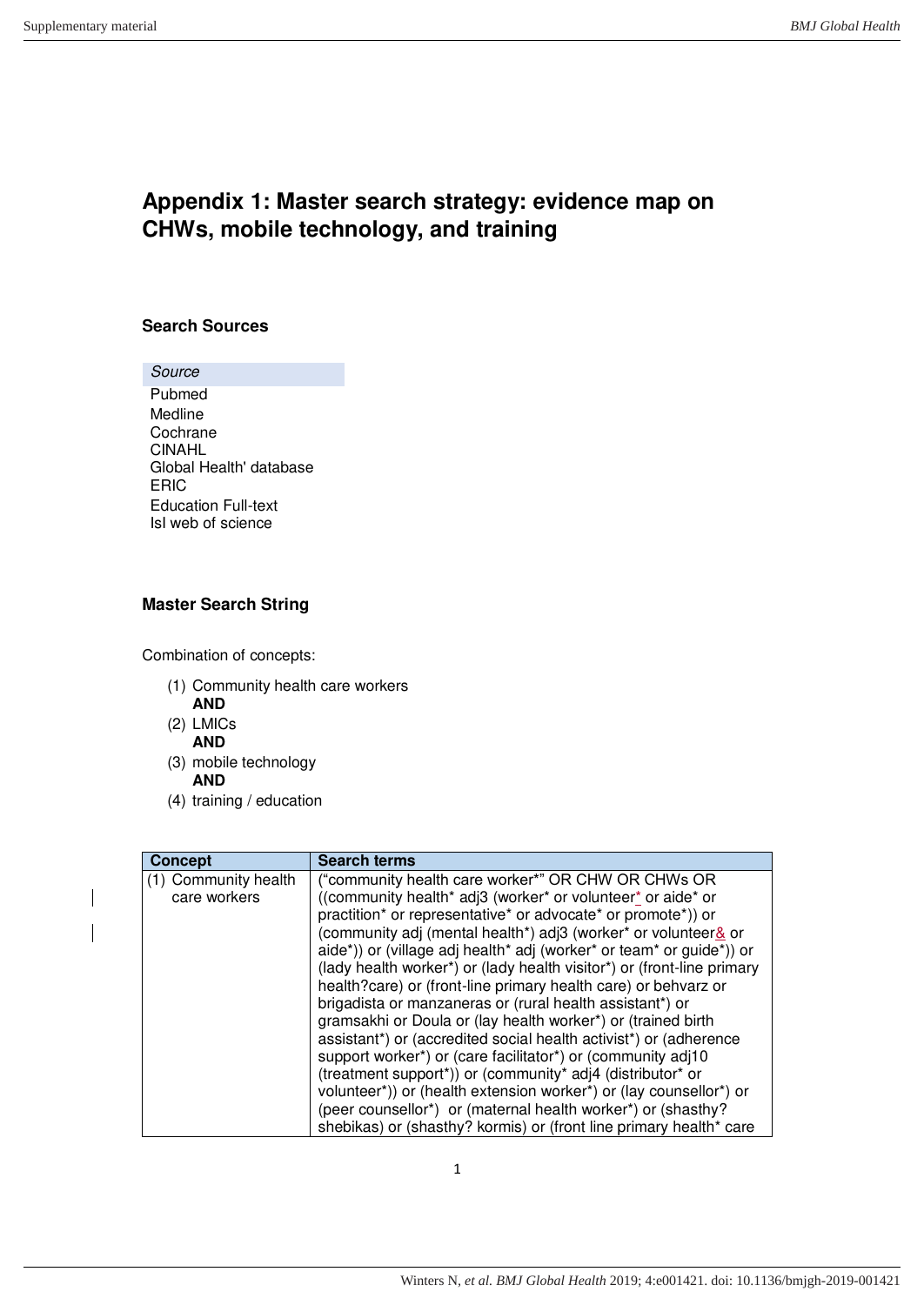|             | worker*) or (front line primary healthcare worker*) or (health      |
|-------------|---------------------------------------------------------------------|
|             | activist*) or (home health aide) or (Nutrition worker) or (midwife) |
|             | or (midwives) or (midwifery) or (birth assistant*) or (barefoot     |
|             | doctor*) or (Basic health worker*)                                  |
| $(2)$ LMICs | Africa OR Asia OR Caribbean OR "West Indies" OR "South              |
|             | America" OR "Latin America" OR "Central America" or                 |
|             | Afghanistan OR Albania OR Algeria OR Angola OR Antigua OR           |
|             |                                                                     |
|             | Barbuda OR Argentina OR Armenia OR Aruba OR Azerbaijan              |
|             | OR Bahrain OR Bangladesh OR Barbados OR Benin OR                    |
|             | Byelarus OR Byelorussian OR Belarus OR Belorussian OR               |
|             | Belorussia OR Belize OR Bhutan OR Bolivia OR Bosnia OR              |
|             | Herzegovina OR Hercegovina OR Botswana OR Brasil OR Brazil          |
|             | OR Bulgaria OR "Burkina Faso" OR "Burkina Fasso" OR "Upper          |
|             | Volta" OR Burundi OR Urundi OR Cambodia OR "Khmer                   |
|             | Republic" OR Kampuchea OR Cameroon OR Cameroons OR                  |
|             | Cameron OR Camerons OR "Cape Verde" OR "Central African             |
|             | Republic" OR CAR OR Chad OR Chile OR China OR Colombia              |
|             | OR Comoros OR "Comoro Islands" OR Comores OR Mayotte                |
|             | OR Congo OR Zaire OR "Costa Rica" OR "Cote d'Ivoire" OR             |
|             | "Ivory Coast" OR Croatia OR Cuba OR Cyprus OR                       |
|             | Czechoslovakia OR "Czech Republic" OR Slovakia OR "Slovak           |
|             | Republic" OR Djibouti OR "French Somaliland" OR Dominica OR         |
|             | "Dominican Republic" OR "East Timor" OR "East Timur" OR             |
|             | "Timor Leste" OR Ecuador OR Egypt OR "United Arab Republic"         |
|             | OR "El Salvador" OR Eritrea OR Estonia OR Ethiopia OR Fiji OR       |
|             | Gabon OR "Gabonese Republic" OR Gambia OR Gaza OR                   |
|             | Georgia OR Ghana OR "Gold Coast" OR Greece OR Grenada               |
|             | OR Guatemala OR Guinea OR Guam OR Guiana OR Guyana                  |
|             | OR Haiti OR Honduras OR Hungary OR India OR Maldives OR             |
|             | Indonesia OR Iran OR Iraq OR Jamaica OR Jordan OR                   |
|             | Kazakhstan OR Kazakh OR Kenya OR Kiribati OR Korea OR               |
|             | Kosovo OR Kyrgyzstan OR Kirghizia OR "Kyrgyz Republic" OR           |
|             | Kirghiz OR Kirgizstan OR "Lao PDR" OR Laos OR Latvia OR             |
|             | Lebanon OR Lesotho OR Basutoland OR Liberia OR Libya OR             |
|             | Lithuania OR Macedonia OR Madagascar OR "Malagasy                   |
|             | Republic" OR Malaysia OR Malaya OR Malay OR Sabah OR                |
|             | Sarawak OR Malawi OR Nyasaland OR Mali OR Malta OR                  |
|             | "Marshall Islands" OR Mauritania OR Mauritius OR "Agalega           |
|             | Islands" OR Mexico OR Micronesia OR "Middle East" OR                |
|             | Moldova OR Moldovia OR Mongolia OR Montenegro OR                    |
|             | Morocco OR Mozambique OR Mocambique OR Myanmar OR                   |
|             | Myanma OR Burma OR Namibia OR Nepal OR "Netherlands                 |
|             | Antilles" OR "New Caledonia" OR Nicaragua OR Niger OR               |
|             | Nigeria OR "Northern Mariana Islands" OR Oman OR Muscat OR          |
|             |                                                                     |
|             | Pakistan OR Palau OR Palestine OR Panama OR Paraguay OR             |
|             | Peru OR Philippines OR Philipines OR Phillipines OR Phillippines    |
|             | OR Poland OR Portugal OR "Puerto Rico" OR Romania OR                |
|             | Rumania OR Roumania OR Russia OR Russian OR Rwanda OR               |
|             | Ruanda OR "Saint Kitts" OR "St Kitts" OR Nevis OR "Saint Lucia"     |
|             | OR "St Lucia" OR "Saint Vincent" OR "St Vincent" OR                 |
|             | Grenadines OR Samoa OR "Samoan Islands" OR "Navigator               |
|             | Island" OR "Navigator Islands" OR "Sao Tome" OR "Saudi              |
|             | Arabia" OR Senegal OR Serbia OR Montenegro OR Seychelles            |
|             | OR "Sierra Leone" OR Slovenia OR "Sri Lanka" OR Ceylon OR           |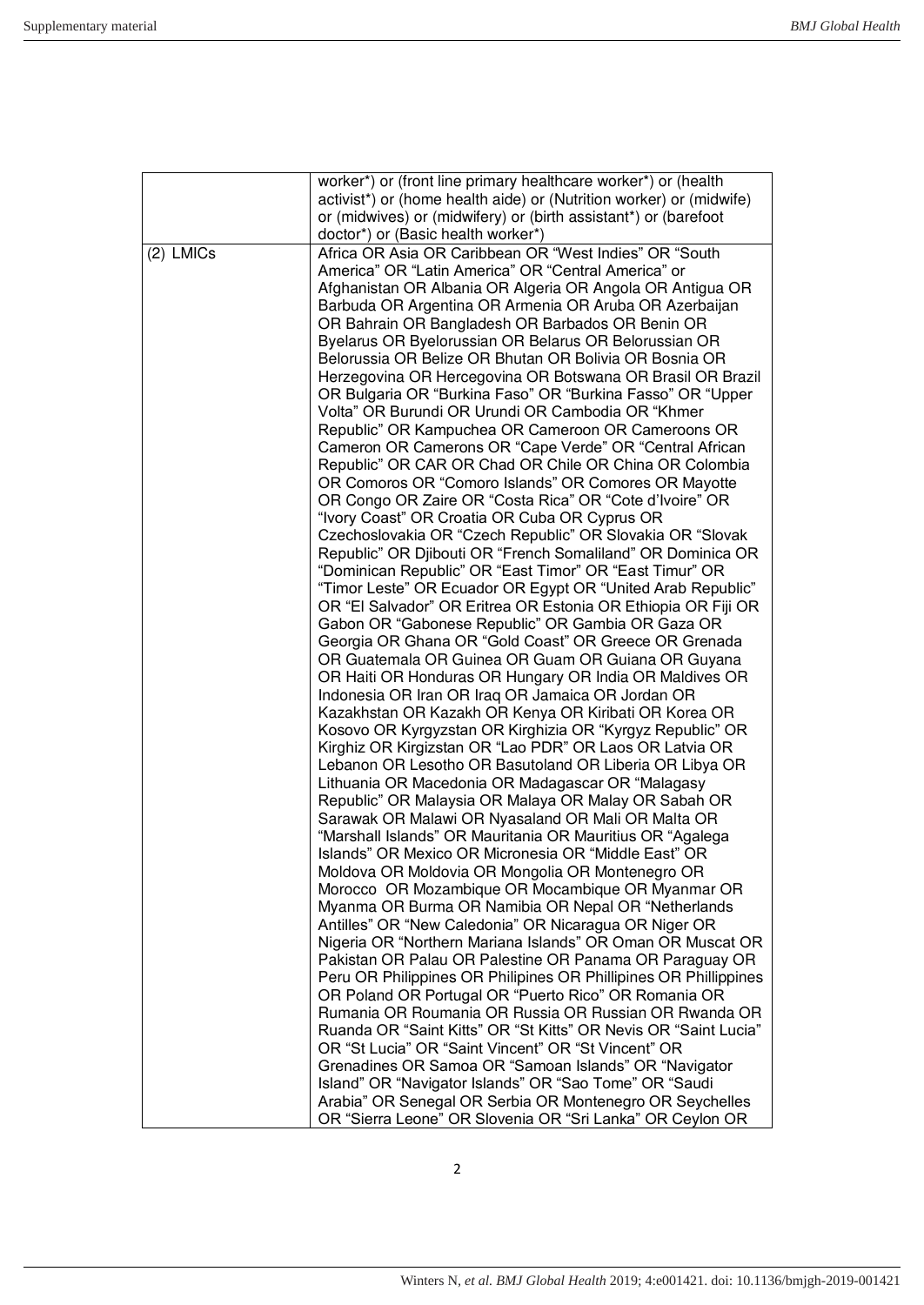| "Solomon Islands" OR Somalia OR Sudan OR Suriname OR<br>Surinam OR Swaziland OR Syria OR Tajikistan OR Tadzhikistan<br>OR Tadjikistan OR Tadzhik OR Tanzania OR Thailand OR Togo<br>OR "Togolese Republic" OR Tonga OR Trinidad OR Tobago OR<br>Tunisia OR Turkey OR Turkmenistan OR Turkmen OR Uganda<br>OR Ukraine OR Uruguay OR "USSR" OR "Soviet Union" OR<br>"Union of Soviet Socialist Republics" OR Uzbekistan OR Uzbek<br>OR Vanuatu OR "New Hebrides" OR Venezuela OR Vietnam OR<br>"Viet Nam" OR "West Bank" OR Yemen OR Yugoslavia OR<br>Zambia OR Zimbabwe                                                                                                                                                                                                                                                                                                                                                                                                                                                                                                                                                                                                                                                                                                                                                                                                                                                                                                                                                                                                                                                                                                                                                                                                                                                                                                                                                                                                                                                                                                                                                                                                                                                                                                                                                                                                                                                                                                                                                                                          |
|-----------------------------------------------------------------------------------------------------------------------------------------------------------------------------------------------------------------------------------------------------------------------------------------------------------------------------------------------------------------------------------------------------------------------------------------------------------------------------------------------------------------------------------------------------------------------------------------------------------------------------------------------------------------------------------------------------------------------------------------------------------------------------------------------------------------------------------------------------------------------------------------------------------------------------------------------------------------------------------------------------------------------------------------------------------------------------------------------------------------------------------------------------------------------------------------------------------------------------------------------------------------------------------------------------------------------------------------------------------------------------------------------------------------------------------------------------------------------------------------------------------------------------------------------------------------------------------------------------------------------------------------------------------------------------------------------------------------------------------------------------------------------------------------------------------------------------------------------------------------------------------------------------------------------------------------------------------------------------------------------------------------------------------------------------------------------------------------------------------------------------------------------------------------------------------------------------------------------------------------------------------------------------------------------------------------------------------------------------------------------------------------------------------------------------------------------------------------------------------------------------------------------------------------------------------------|
| <b>OR</b>                                                                                                                                                                                                                                                                                                                                                                                                                                                                                                                                                                                                                                                                                                                                                                                                                                                                                                                                                                                                                                                                                                                                                                                                                                                                                                                                                                                                                                                                                                                                                                                                                                                                                                                                                                                                                                                                                                                                                                                                                                                                                                                                                                                                                                                                                                                                                                                                                                                                                                                                                       |
| "developing country" OR "developing countries" OR "developing<br>nation" OR "developing nations" OR "developing world" OR "less-<br>developed countr*" OR "less developed countr*" OR "less-<br>developed world" OR "less-developed world" OR "lesser-<br>developed countr*" OR "lesser developed countr*" OR "lesser-<br>developed nation" OR "lesser developed nation*" OR "lesser<br>developed world" OR "lesser-developed world" OR "under-<br>developed countr*" OR "under developed countr*" OR "under-<br>developed nation*" OR "under developed nation*" OR "under-<br>developed world" OR "underdeveloped world" OR "under<br>developed world" OR "underdeveloped countr*" OR "under-<br>developed countr*" OR "Under developed countr*" OR "under<br>developed nation*" OR "under-developed nation*" OR<br>"underdeveloped nation*" OR "lower middle income countr*" OR<br>"lower middle-income countr*" OR "lower middle income<br>nation*" OR "lower middle-income nation*" OR "upper middle-<br>income countr*" OR "upper middle income countr*" OR "upper<br>middle-income nation*" OR "upper middle income nation*" OR<br>"low-income countr*" OR "low income countr*" OR "low-income<br>nation*" OR "low income nation*" OR "lower income countr*"<br>OR "lower-income countr*" OR "lower income nation*" OR<br>"lower-income nation*" OR "Low- and Middle- Income countr*"<br>OR "Low and Middle Income Countr*" OR "underserved country"<br>OR "underserved countries" OR "underserved nation" OR<br>"underserved nations" OR "underserved world" OR "under<br>served country" OR "under served countries" OR "under served<br>nation" OR "under served nations" OR "under served world" OR<br>"deprived country" OR "deprived countries" OR "deprived<br>nation" OR "deprived nations" OR "deprived world" OR "poor<br>country" OR "poor countries" OR "poor nation" OR "poor<br>nations" OR "poor world" OR "poorer country" OR "poorer<br>countries" OR "poorer nation" OR "poorer nations" OR "poorer<br>world" OR "developing economy" OR "developing economies"<br>OR "less developed economy" OR "less developed economies"<br>OR "lesser developed economy" OR "lesser developed<br>economies" OR "under developed economy" OR "under<br>developed economies" OR "underdeveloped economy" OR<br>"underdeveloped economies" OR "middle income economy"<br>OR "middle income economies" OR "low income economy" OR<br>"low income economies" OR "lower income economy" OR<br>"lower income economies" OR Imic OR Imics OR "third world" |
| OR "lami country" OR "lami countries" OR "transitional country"                                                                                                                                                                                                                                                                                                                                                                                                                                                                                                                                                                                                                                                                                                                                                                                                                                                                                                                                                                                                                                                                                                                                                                                                                                                                                                                                                                                                                                                                                                                                                                                                                                                                                                                                                                                                                                                                                                                                                                                                                                                                                                                                                                                                                                                                                                                                                                                                                                                                                                 |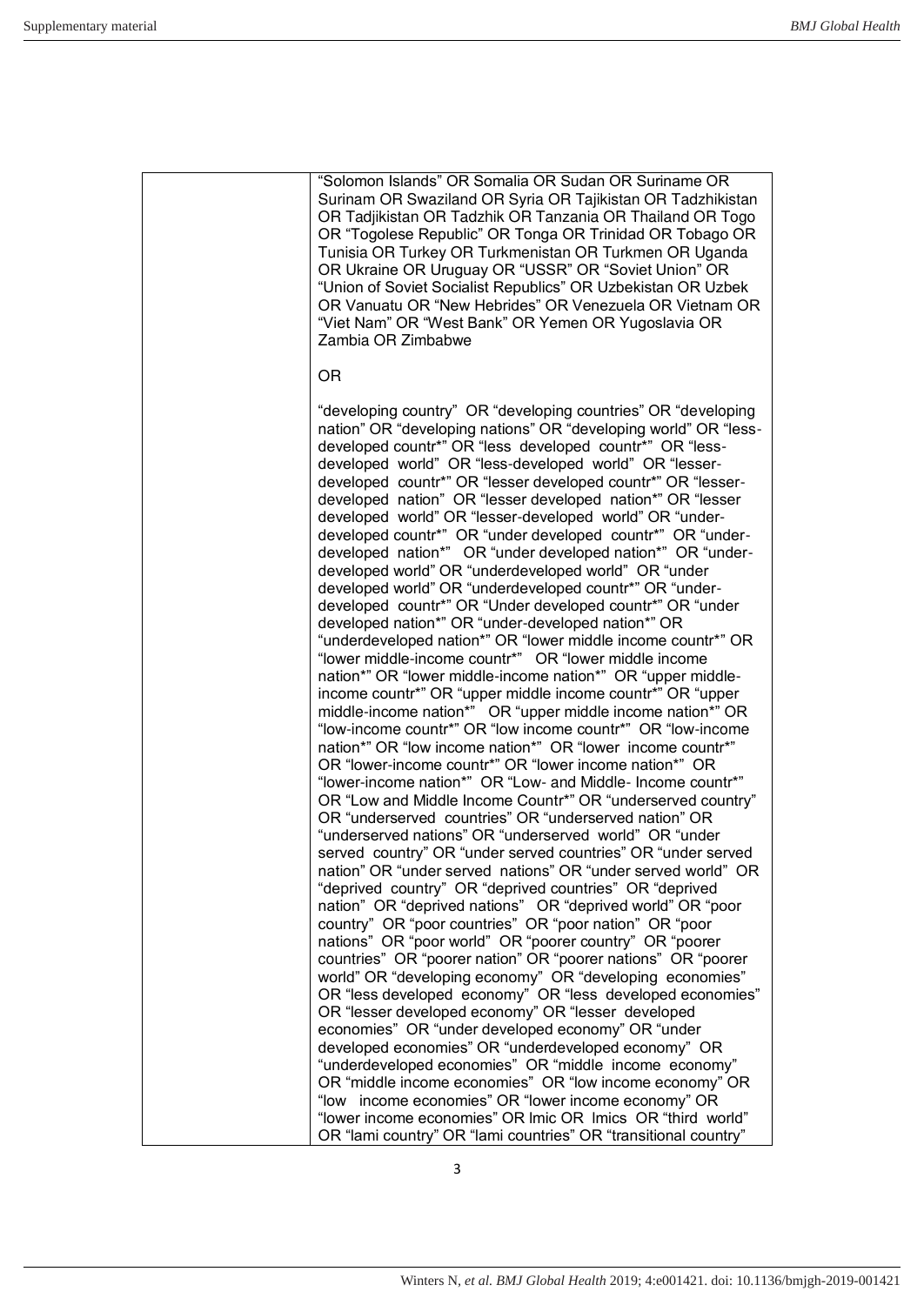|                       | OR "transitional countries" OR "majority world" OR "Global South"<br>OR LMIC OR LMICs OR LIC OR LICs OR LMICs OR LMIC OR<br>UMICs OR UMIC) OR ("khmer" AND "republic") OR ("cape" AND<br>"verde") OR ("central" AND "african" AND "republic")                                                                                                                                                                                                                                                                                                            |
|-----------------------|----------------------------------------------------------------------------------------------------------------------------------------------------------------------------------------------------------------------------------------------------------------------------------------------------------------------------------------------------------------------------------------------------------------------------------------------------------------------------------------------------------------------------------------------------------|
| (3) Mobile technology | (mhealth OR m-health OR "mobile health" OR ((mobile<br>technolog* OR "mobile phone*" OR "mobile telephone*" OR "cell*<br>phone*" OR "mobile device*" OR "Portable electronic device*" OR<br>"phone*" OR tablet* OR PDA OR "personal digital assistant" OR<br>"handheld computer*" OR "tablet computer*" OR "computer<br>tablet*" OR iPAD OR iPOD OR OR iPhone "smart phone*" OR<br>"smartphone*" OR "feature phone*" OR "app" OR "mobile<br>application*") OR (("Text messag*" OR "short messag*" OR SMS<br>OR "social media" OR "mobile communication") |
| (4) Training          | Education* OR learn* OR train* OR teach* OR instruct* OR<br>coach* OR guide* OR tutor* OR supervision OR "Decision-<br>support" OR "provider-provider communication" OR "provider<br>work planning" OR "provider work scheduling"<br>OR                                                                                                                                                                                                                                                                                                                  |
|                       | (refresher* train* OR refresher* course* OR (adequa* AND train*)<br>OR (continuing medical education) OR (continuing medical<br>training) OR (continuing nursing education) OR (continuing<br>nursing training) OR (continuing education) OR ((in-service OR<br>ongoing OR update OR recap*) AND train*))                                                                                                                                                                                                                                                |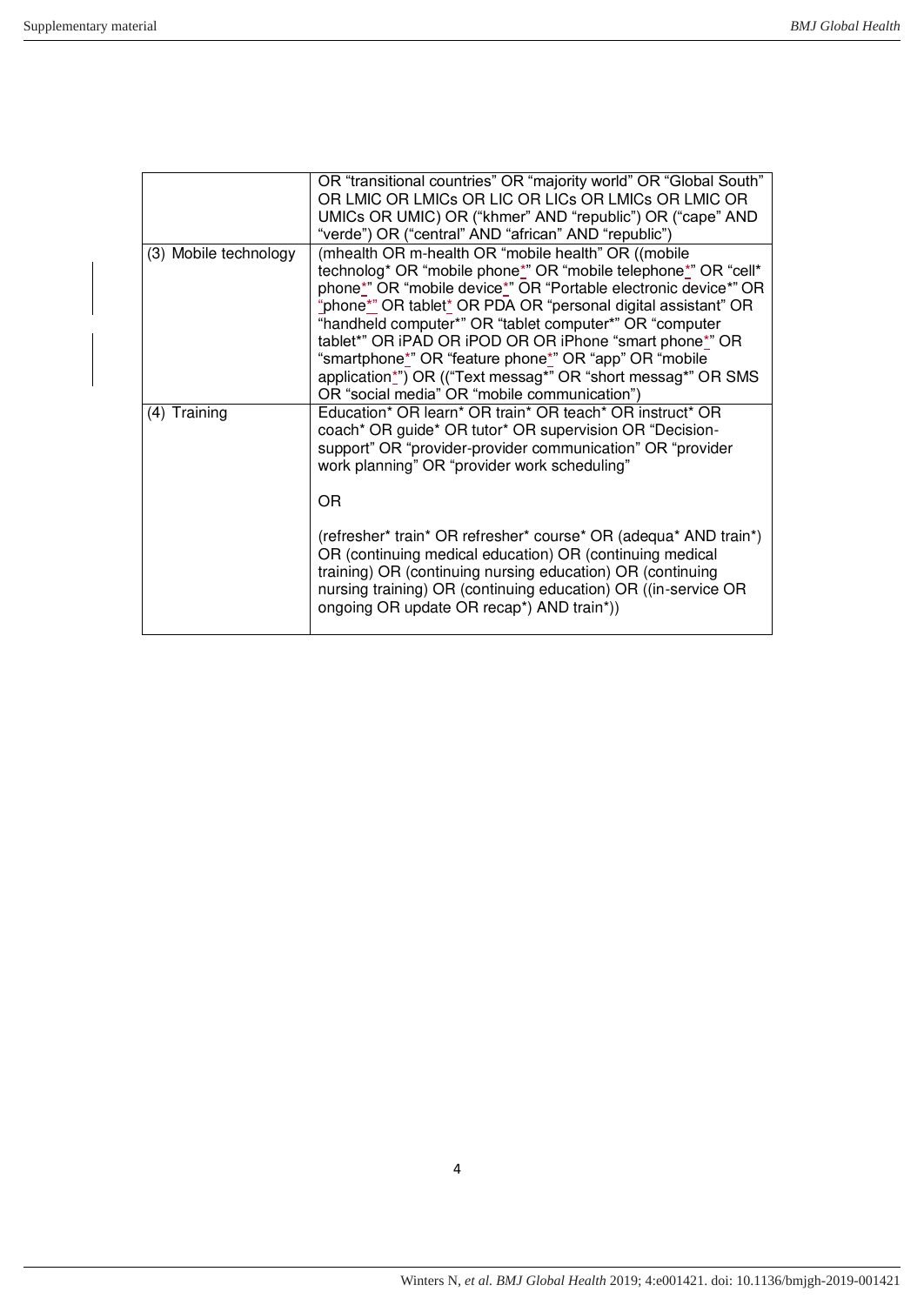## **List of Grey literature sources**

| Type                | <b>Sources</b>                                                             |
|---------------------|----------------------------------------------------------------------------|
|                     | Google                                                                     |
|                     | Google Scholar<br>$\bullet$                                                |
|                     | Mobile Active [http://                                                     |
|                     | www.mobileactive.org]                                                      |
| <b>Repositories</b> | <b>KIT Information Portal</b><br>$\bullet$                                 |
|                     | WHO publication database<br>$\bullet$                                      |
|                     | Knowledge for Health<br>$\bullet$                                          |
|                     | mHealth in Low-Resource Settings                                           |
|                     | [http://www.mhealthinfo.org]).                                             |
|                     | K4Health (mHealth Evidence                                                 |
|                     | Knowledge 4 Health Database)                                               |
|                     | Centre for Disease Control<br>٠                                            |
|                     | Aga Khan Health Service, Tanzania<br>$\bullet$                             |
|                     | <b>AMREF Health Africa,</b><br>$\bullet$                                   |
|                     | The BRAC MNCH                                                              |
|                     | (Maternal, Neonatal and Child                                              |
|                     | Health) programme                                                          |
|                     | Cell Life Project<br>$\bullet$                                             |
|                     | Concern Worldwide<br>$\bullet$                                             |
|                     | D-Tree International<br>$\bullet$                                          |
|                     | The Innovation Working Group,<br>$\bullet$                                 |
|                     | Family Health International (FHI)                                          |
|                     | <b>Grameen Foundation</b><br>$\bullet$                                     |
|                     | <b>GSMA for Mobile Development</b><br>$\bullet$                            |
|                     | International Institute for                                                |
|                     | Communication and Development                                              |
|                     | (IICD)                                                                     |
| Organisational      | Johns Hopkins (JHPIEGO)                                                    |
| websites            | Royal Tropical Institute (KIT)<br>٠<br>Mobile Alliance for Maternal Action |
|                     | (MAMA)                                                                     |
|                     | Medic Mobile<br>٠                                                          |
|                     | mHealth Alliance<br>٠                                                      |
|                     | Mothers2Mothers<br>٠                                                       |
|                     | <b>NEEDS</b><br>$\bullet$                                                  |
|                     | Pathfinder                                                                 |
|                     | <b>PLAN</b> International<br>$\bullet$                                     |
|                     | Pharmaccess International,                                                 |
|                     | <b>Red Cross</b>                                                           |
|                     | <b>USAID</b>                                                               |
|                     | <b>DFID</b>                                                                |
|                     | <b>UNICEF</b><br>$\bullet$                                                 |
|                     | <b>UNESCO</b>                                                              |
|                     | <b>UNDP</b><br>$\bullet$                                                   |
|                     | Philani<br>$\bullet$                                                       |